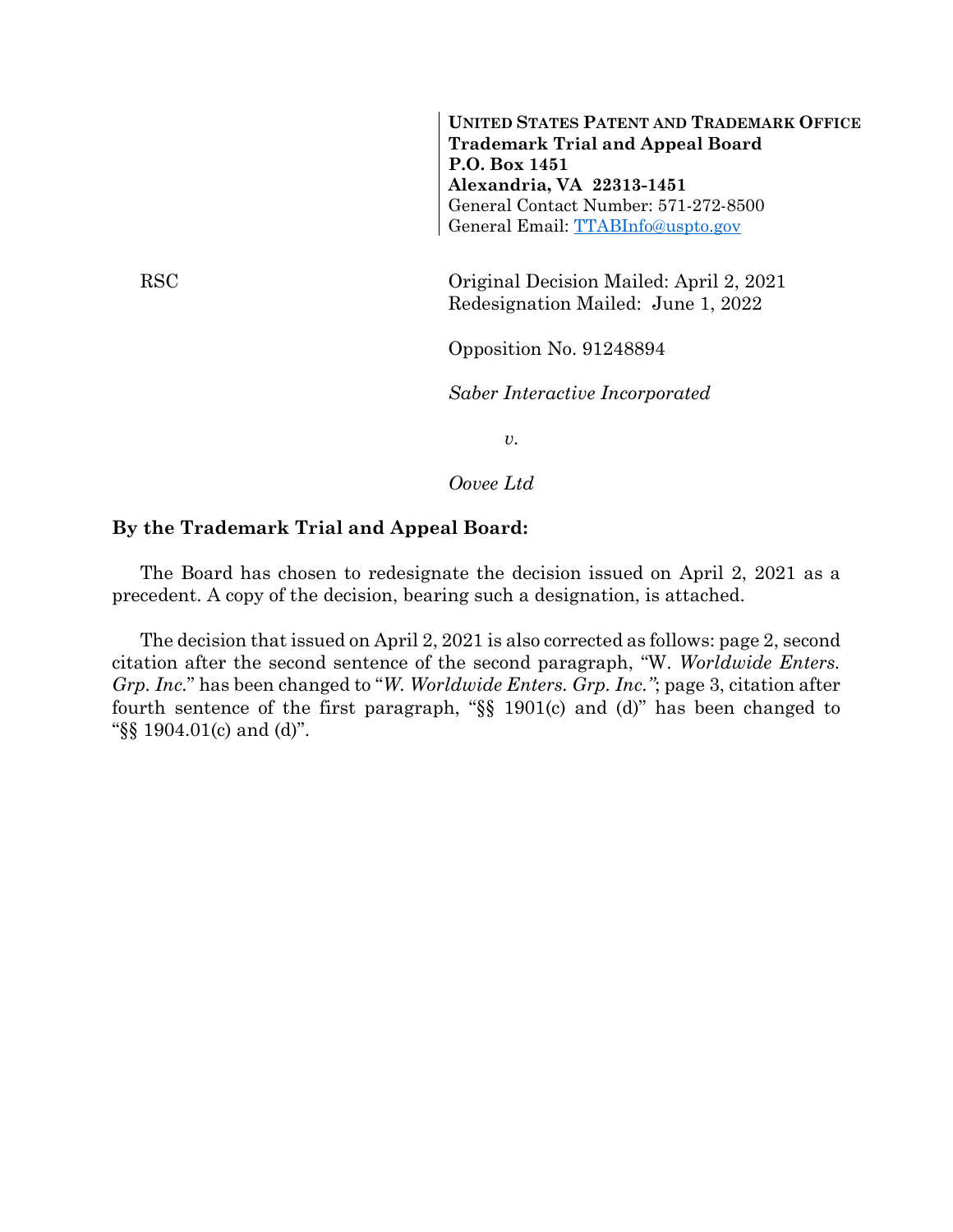## THIS DECISION IS A PRECEDENT OF THE TTAB

RSC

**UNITED STATES PATENT AND TRADEMARK OFFICE Trademark Trial and Appeal Board P.O. Box 1451 Alexandria, VA 22313-1451** General Contact Number: 571-272-8500 General Email: [TTABInfo@uspto.gov](mailto:TTABInfo@uspto.gov)

April 2, 2021

Opposition No. 91248894

*Saber Interactive Incorporated*

*v.*

*Oovee Ltd*

## **Before Cataldo, Adlin, and Johnson, Administrative Trademark Judges.**

## **By the Board:**

Applicant, Oovee Ltd, seeks to register the standard character mark SPINTIRES for computer game programs and software, in International Class 9.<sup>1</sup> The subject application is based on a request for extension of protection under Section 66(a) of the Trademark Act, 15 U.S.C. § 1141f. Opposer, Saber Interactive Incorporated, filed its amended notice of opposition on August 16, 2019.<sup>2</sup> In its answer to the amended notice of opposition Applicant denies the salient allegations and asserts numerous affirmative defenses.

 $\overline{a}$ 

<sup>&</sup>lt;sup>1</sup> Application Serial No. 79248677, filed on November 15, 2018.

<sup>2</sup> 7 TTABVUE.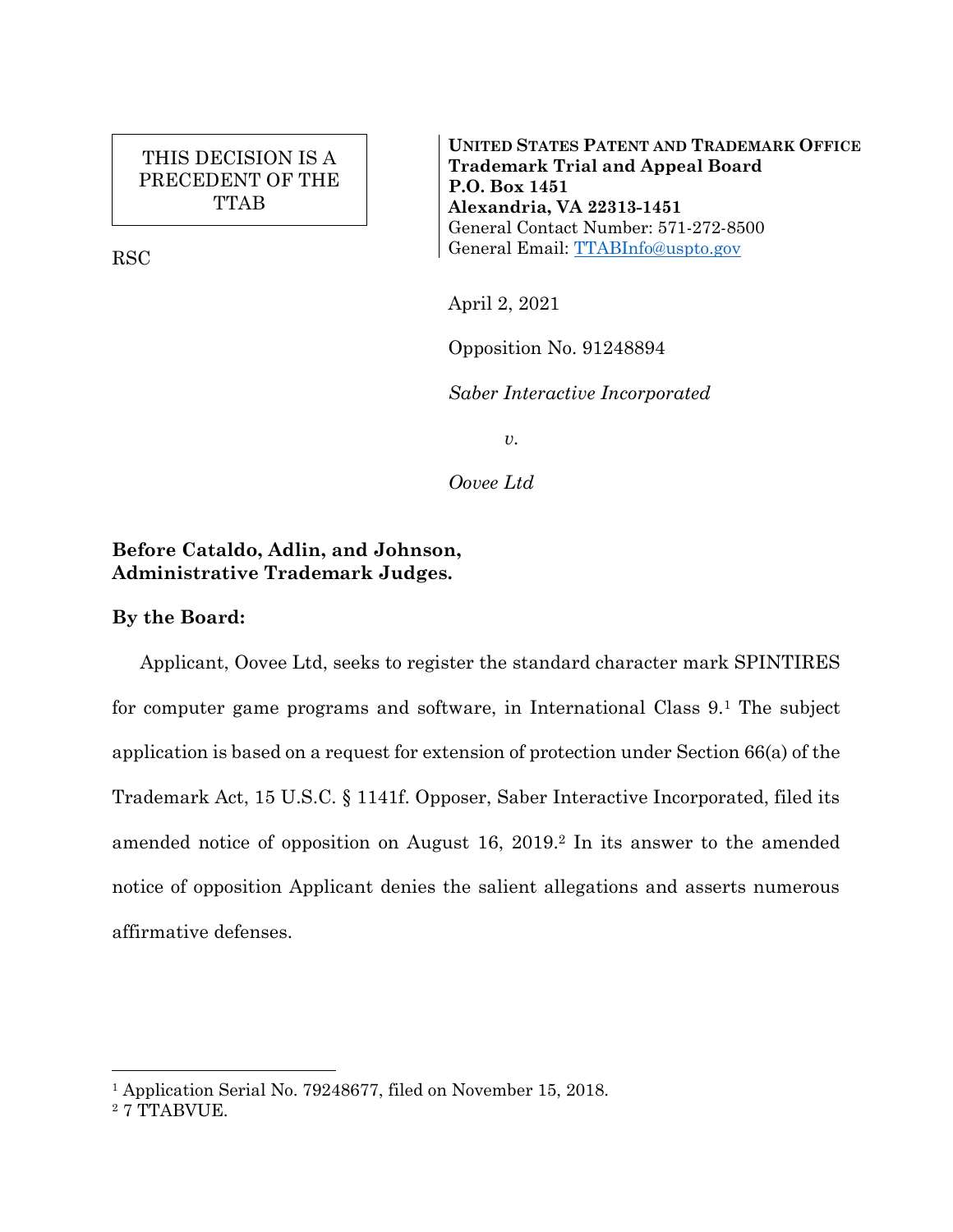l

This proceeding now comes before the Board for consideration of Applicant's motion for summary judgment on the basis that Opposer is not entitled to a statutory cause of action.<sup>3</sup> The motion is fully briefed. However, we do not reach the motion.

Because Opposer's pleading is before us as a result of Applicant's motion for summary judgment we exercise our discretion to review Opposer's claims to determine their legal sufficiency. *See* Fed. R. Civ. P. 56(a); *Asian & W. Classics B.V. v. Selkow*, 92 USPQ2d 1478, 1480 (TTAB 2009). The Board has the authority to strike an impermissible or insufficient claim from a pleading. *Finanz St. Honore, B.V. v. Johnson & Johnson*, 85 USPQ2d 1478, 1480 (TTAB 2007); *W. Worldwide Enters. Grp. Inc. v. Qinqdao Brewery*, 17 USPQ2d 1137, 1139 (TTAB 1990); *see also* TRADEMARK TRIAL AND APPEAL BOARD MANUAL OF PROCEDURE ("TBMP") § 506.01 (2020).

When, as here, an application is a request for extension of protection of an international registration under Section 66(a), an opposer's possible claims must be listed on the ESTTA filing form. Trademark Rule 2.104(c), 37 C.F.R. § 2.104(c); *see also CSC Holdings LLC v. SAS Optimhome*, 99 USPQ2d 1959, 1963 (TTAB 2011). An opposition against an application filed under Section 66(a) may not be amended to add an entirely new claim. Trademark Rule 2.107(b), 37 C.F.R. § 2.107(b); *see also O.C. Seacrets, Inc. v. Hotelplan Italia S.p.A.*, 95 USPQ2d 1327 (TTAB 2010).

<sup>3</sup> Board decisions have previously analyzed the requirements of Sections 13 and 14 of the Trademark Act, under the rubric of "standing". Despite the change in nomenclature, our prior decisions and those of the Court of Appeals for the Federal Circuit interpreting Sections 13 and 14 remain applicable. *See Spanishtown Enters., Inc. v. Transcend Res., Inc*., 2020 USPQ2d 11388 at \*2 (TTAB 2020).